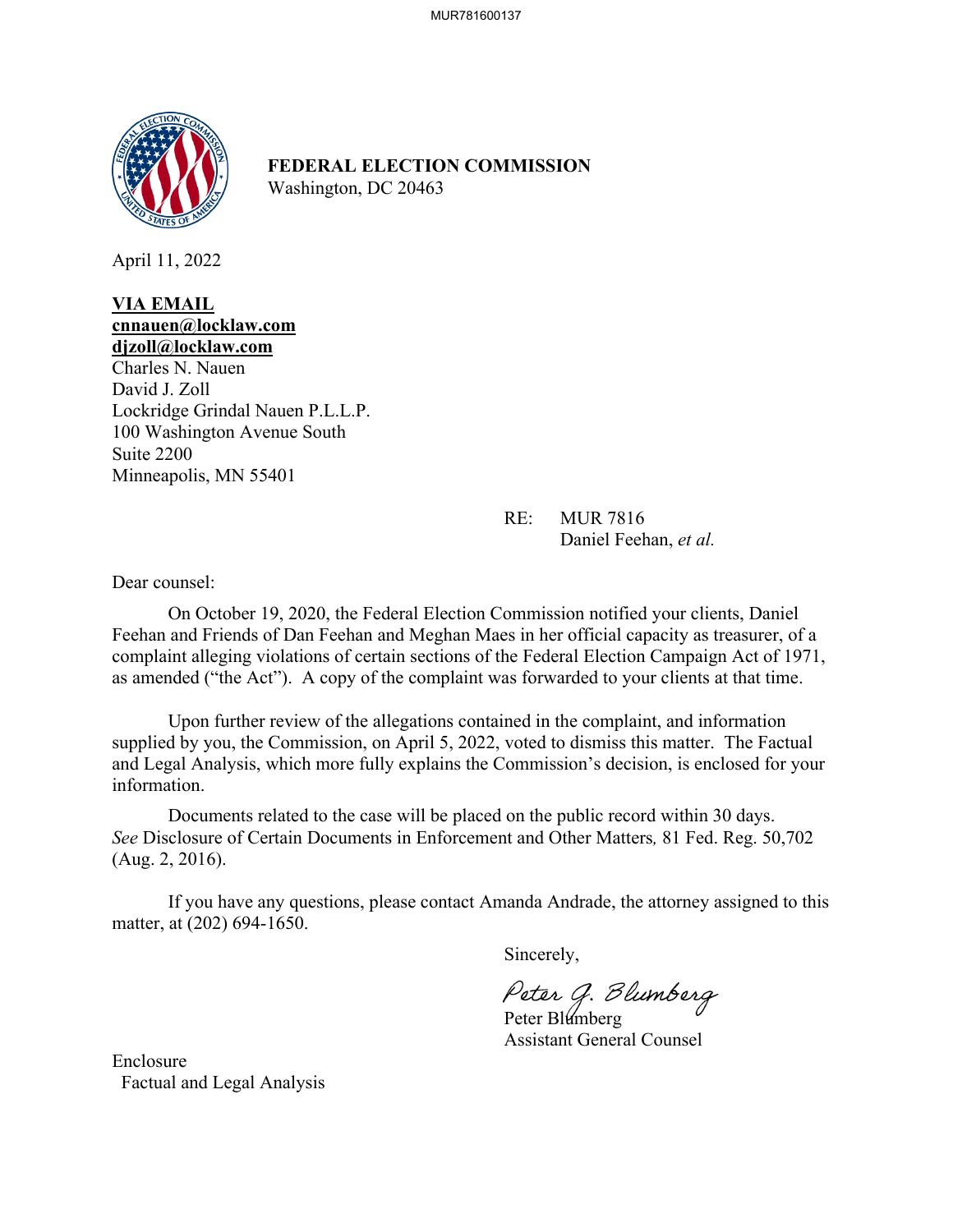| $\mathbf{1}$                              | FEDERAL ELECTION COMMISSION                                                                              |                                                                                             |                   |  |  |  |
|-------------------------------------------|----------------------------------------------------------------------------------------------------------|---------------------------------------------------------------------------------------------|-------------------|--|--|--|
| $\overline{2}$<br>$\overline{\mathbf{3}}$ | <b>FACTUAL AND LEGAL ANALYSIS</b>                                                                        |                                                                                             |                   |  |  |  |
| $\overline{\mathcal{A}}$<br>5             |                                                                                                          |                                                                                             |                   |  |  |  |
| 6<br>$\boldsymbol{7}$                     | <b>RESPONDENT:</b>                                                                                       | Daniel Feehan<br>Friends of Dan Feehan and Meghan                                           | <b>MUR</b> : 7816 |  |  |  |
| $\, 8$                                    |                                                                                                          | Maes in her official capacity as treasurer                                                  |                   |  |  |  |
| 9                                         |                                                                                                          | Leadership for Educational Equity                                                           |                   |  |  |  |
| 10<br>11                                  |                                                                                                          | New Politics Leadership Academy<br>Center for New American Security                         |                   |  |  |  |
| 12                                        |                                                                                                          |                                                                                             |                   |  |  |  |
| 13<br>14                                  | I.<br><b>INTRODUCTION</b>                                                                                |                                                                                             |                   |  |  |  |
| 15                                        |                                                                                                          | The Complaint alleges that congressional candidate Daniel Feehan and his authorized         |                   |  |  |  |
| 16                                        | committee received prohibited contributions from Feehan's employers in the form of excessive             |                                                                                             |                   |  |  |  |
| 17                                        | compensation for the purpose of supporting his campaign. <sup>1</sup> Respondents Feehan, Friends of Dan |                                                                                             |                   |  |  |  |
| 18                                        | Feehan and Meghan Maes in her official capacity as treasurer (the "Committee"), and the                  |                                                                                             |                   |  |  |  |
| 19                                        | organizations that employed Feehan — Leadership for Educational Equity ("LEE"), New                      |                                                                                             |                   |  |  |  |
| 20                                        | Politics Leadership Academy ("NPLA"), and Center for New American Security ("CNAS") —                    |                                                                                             |                   |  |  |  |
| 21                                        | deny the allegations, claiming that Feehan was paid for bona fide services rendered. Because the         |                                                                                             |                   |  |  |  |
| 22                                        | available information does not raise a reasonable inference that the payments to Feehan were             |                                                                                             |                   |  |  |  |
| 23                                        | impermissible under Commission regulations governing compensation from candidate                         |                                                                                             |                   |  |  |  |
| 24                                        |                                                                                                          | employment, the Commission dismisses the allegations that Feehan's compensation constituted |                   |  |  |  |
| 25                                        | prohibited contributions in violation of 52 U.S.C. § 30118(a).                                           |                                                                                             |                   |  |  |  |

<span id="page-1-0"></span><sup>&</sup>lt;sup>1</sup> The Complaint also appears to allege that Feehan publicly misrepresented his employment in a debate and that one of the organizations that employed him hired only Democrats despite purporting to be non-partisan. As neither of these allegations implicate the Act, this Report does not discuss them further.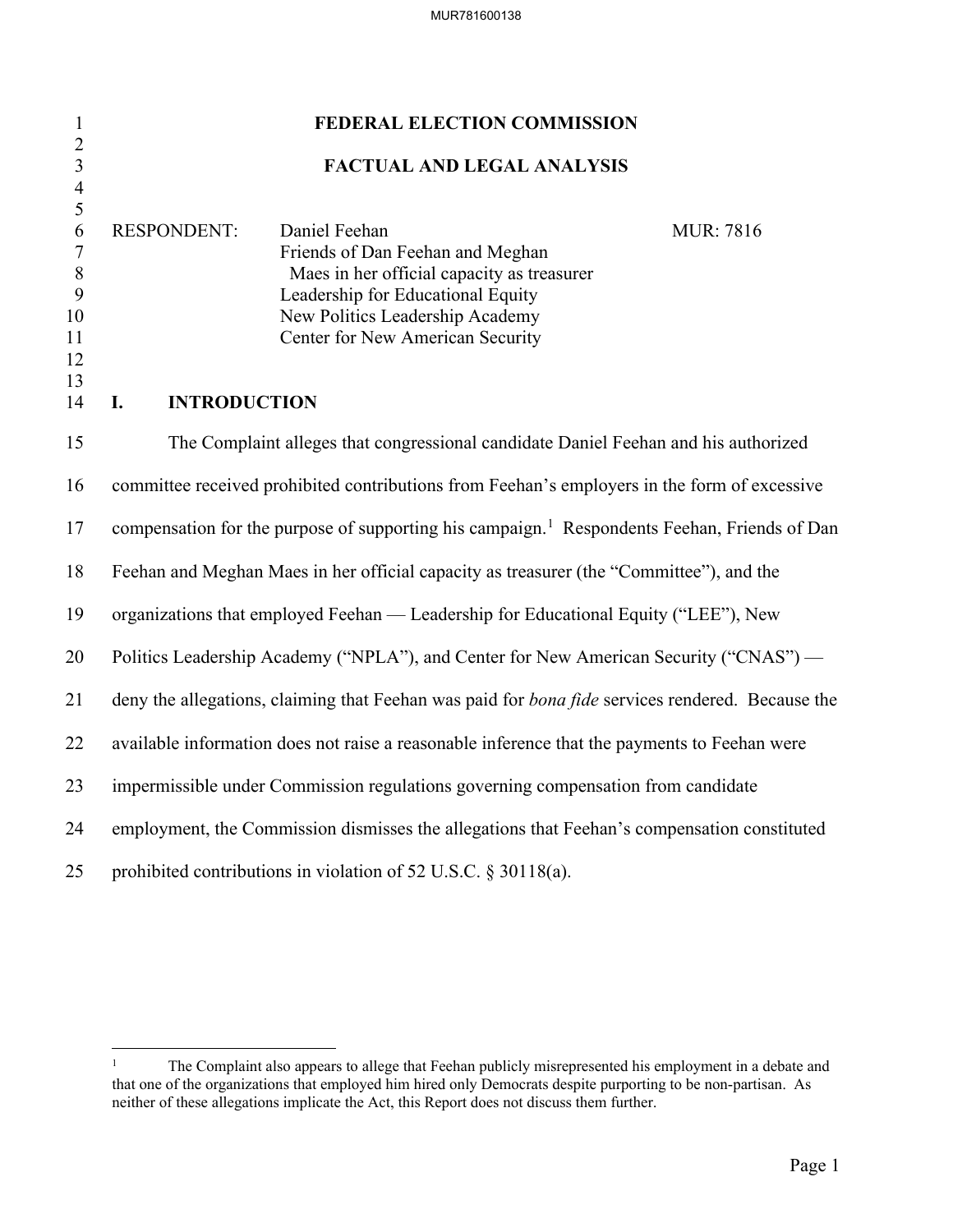MUR 7816 (Daniel Feehan, *et al.*) Factual & Legal Analysis Page 2 of 11

## 1 **II. FACTUAL BACKGROUND**

2 On July 1, 2017, Feehan filed his Statement of Candidacy for U.S. Congress in the First 3 District of Minnesota and designated the Committee as his principal campaign committee.<sup>[2](#page-2-0)</sup> 4 Feehan lost the November 2018 election and subsequently declared his candidacy for the 2020 5 election on October 1, 2019, again naming the Committee as his principal campaign committee.<sup>[3](#page-2-1)</sup> 6 The Complaint alleges that Feehan's financial disclosure reports filed with the House of 7 Representatives show that between 2017 and 2019, Feehan was paid over \$475,000 to run for 8 Congress by several entities.<sup>[4](#page-2-2)</sup> In particular, the Complaint argues that Feehan was paid "an 9 extraordinary \$184,000" from August 13 through December 31, 2018 by LEE and NPLA.<sup>[5](#page-2-3)</sup> The 10 Complaint also attaches a copy of Feehan's financial disclosure reports showing a payment of 11 \$55,412 from CNAS in 2018.<sup>[6](#page-2-4)</sup> 12 The Response from Feehan and the Committee argues that the Complaint's attached 13 financial disclosure report was an erroneous filing overstating Feehan's income, and that it was

14 amended prior to the filing of the Complaint.<sup>[7](#page-2-5)</sup> All of the Respondents assert that Feehan's

<span id="page-2-0"></span><sup>2</sup> Daniel Feehan, Statement of Candidacy (July 1, 2017).

<span id="page-2-1"></span><sup>3</sup> Daniel Feehan, Statement of Candidacy (Oct. 1, 2019).

<span id="page-2-2"></span><sup>4</sup> Compl. at 1 (Oct. 9, 2020).

<span id="page-2-3"></span><sup>5</sup> *Id.*

<span id="page-2-4"></span><sup>6</sup> *Id*. at Attach 2.

<span id="page-2-5"></span><sup>7</sup> Resp. of Feehan and Friends of Dan Feehan at 1 (Nov. 9, 2020) [hereinafter "Feehan Resp."]. Feehan amended his financial disclosures on September 28, 2020. *See id.* at Attach; Office of the Clerk, U.S. House of Representatives, Am. Financial Disclosure Report of Daniel Feehan (Sept. 28, 2020), [https://disclosures](https://disclosures-clerk.house.gov/public_disc/financial-pdfs/2019/10039145.pdf)[clerk.house.gov/public\\_disc/financial-pdfs/2019/10039145.pdf.](https://disclosures-clerk.house.gov/public_disc/financial-pdfs/2019/10039145.pdf) On the same day that Feehan amended his financial disclosures, the Complainant submitted a Complaint with the Commission that did not meet the statutory requirements. Complainant submitted a proper complaint on October 9, 2020. There is no explanation in the Complaint or the Responses for this synchronous timing, although it appears the Complainant, Feehan's opponent in the 2018 and 2020 general election, raised the compensation issue during the campaign. *See, e.g.*, Trey Mewes, *Accusations Fly at Feehan-Hagedorn Debate*, MANAKOTA FREE PRESS (Sept. 27, 2020), [https://www.mankatofreepress.com/news/local\\_news/accusations-fly-at-feehan-hagedorn-debate/article\\_fc6d99ac-](https://www.mankatofreepress.com/news/local_news/accusations-fly-at-feehan-hagedorn-debate/article_fc6d99ac-010c-11eb-a75f-f306a20172d0.html)[010c-11eb-a75f-f306a20172d0.html](https://www.mankatofreepress.com/news/local_news/accusations-fly-at-feehan-hagedorn-debate/article_fc6d99ac-010c-11eb-a75f-f306a20172d0.html) ("Hagedorn claimed Feehan has been paid \$500,000 by organizations tied to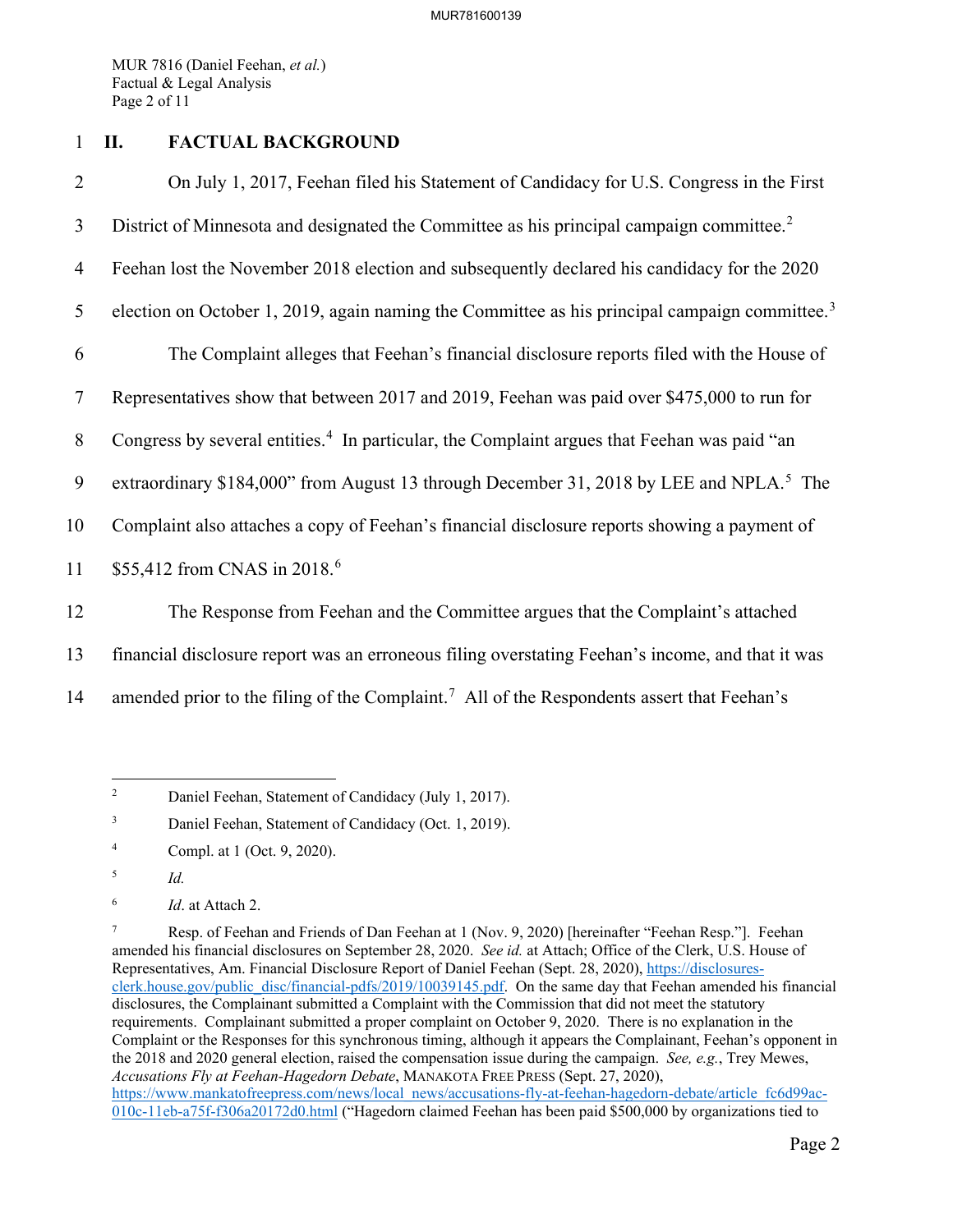MUR 7816 (Daniel Feehan, *et al.*) Factual & Legal Analysis Page 3 of 11

1 compensation was for *bona fide* services that were independent of his campaign.<sup>[8](#page-3-0)</sup> In support, 2 Feehan submitted an affidavit describing his work for LEE, NPLA, and CNAS on his financial 3 disclosures. The three employers each submitted responses as well, all asserting that Feehan was 4 paid for services that were independent of his campaign, describing Feehan's work for the 5 organization, and explaining why he was well suited to the position. 6 Specifically, LEE states that it is a "nonprofit leadership development organization inspiring and supporting a network of civic leaders to end the injustice of educational inequity."[9](#page-3-1) 7 8 LEE asserts that it first hired Feehan as an independent contractor in May 2017 — two months 9 before he announced his plan to run for Congress — and his work was completed by the end of 10 2017<sup>10</sup> According to LEE, Feehan was one of nearly 150 contractors or vendors the 11 organization retained, and his project, implementing a leadership development program for 12 veterans, was particularly well suited for Feehan, who previously served as Acting Assistant 13 Secretary of Defense and was a former member of the military himself.<sup>[11](#page-3-3)</sup> LEE did not employ 14 Feehan in 2018 but retained him again as a "temporary employee" from May 1, 2019, to 15 September 30, 2019 — a time during which Feehan was not a candidate. LEE argues that it paid 16 Feehan what it thought his services were worth,<sup>[12](#page-3-4)</sup> and apparently paid \$50,000 for the work he 17 did in 2017 and \$120,000 for the work he did in 2019.<sup>[13](#page-3-5)</sup>

Democratic operatives during the past two years to run for Congress rather than doing work for those organizations.").

<span id="page-3-0"></span><sup>8</sup> *See* Feehan Resp. at 3; Resp. of LEE at 3-5 (Nov. 17, 2020); Resp. of NPLA at 3 (Jan. 5, 2021); Resp. of CNAS at 1-2 (Feb. 3, 2021).

<span id="page-3-1"></span><sup>9</sup> Resp. of LEE at 3.

<span id="page-3-2"></span><sup>10</sup> *Id*. at 5.

<span id="page-3-3"></span> $11$  *Id.* 

<span id="page-3-4"></span> $12$  *Id.* 

<span id="page-3-5"></span><sup>13</sup> Feehan Financial Disclosure (Nov. 28, 2017); Am. Feehan Financial Disclosure (Sept. 28, 2020).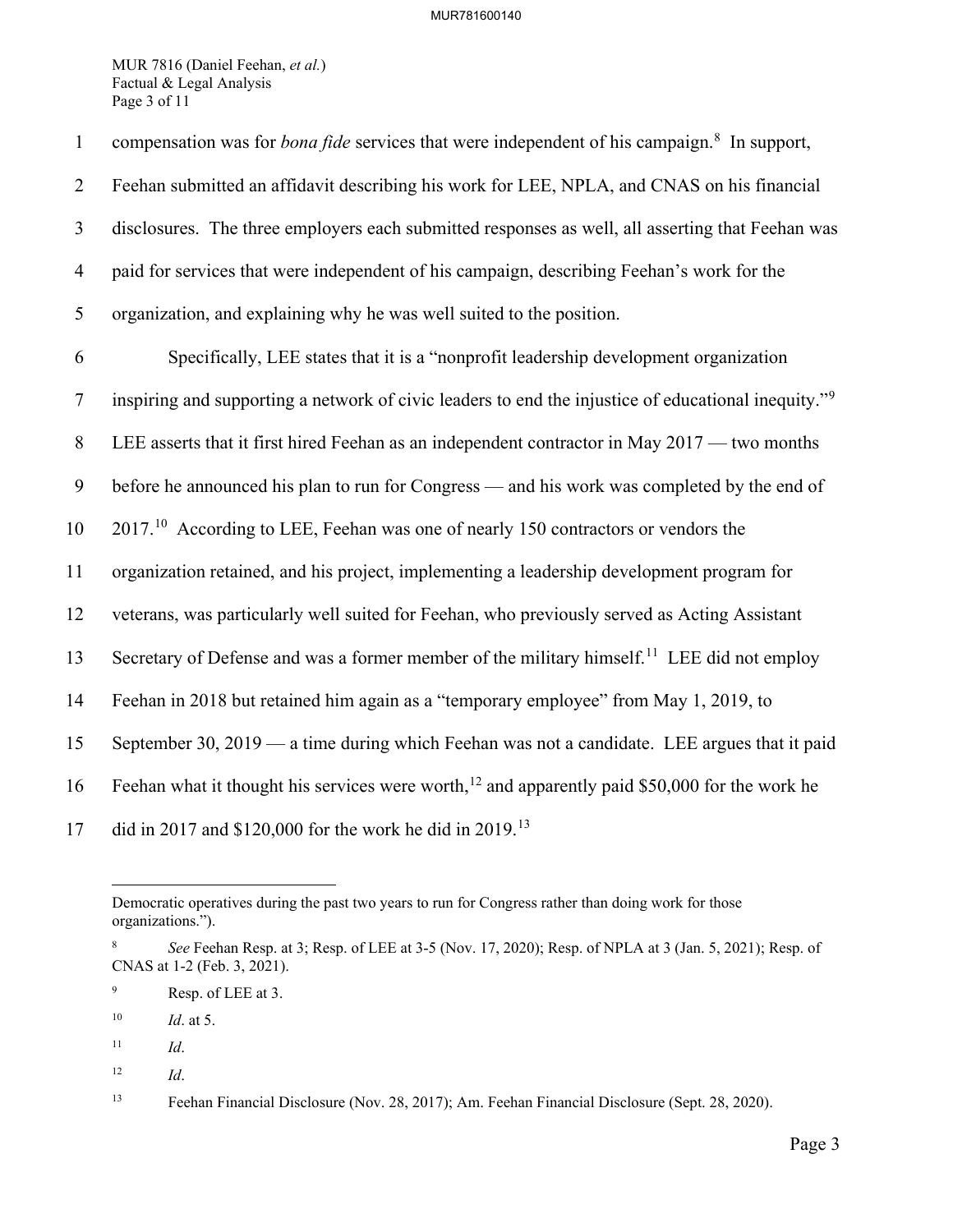MUR 7816 (Daniel Feehan, *et al.*) Factual & Legal Analysis Page 4 of 11

| $\mathbf{1}$   | NPLA states that it is a charitable corporation organized under Section $501(c)(3)$ of the                 |
|----------------|------------------------------------------------------------------------------------------------------------|
| $\overline{2}$ | Internal Revenue Code and is thus prohibited from engaging in any partisan intervention. <sup>14</sup>     |
| $\mathfrak{Z}$ | NPLA states that it "recruits military veterans and national service alumni to run for public              |
| $\overline{4}$ | office" regardless of party affiliation and that Feehan worked as a fellow under an established            |
| 5              | fellowship program. <sup>15</sup> According to NPLA, Feehan's fellowship ran from December 2018 to         |
| 6              | September 30, 2019, <sup>16</sup> which, according to his 2020 Statement of Candidacy, is entirely outside |
| $\tau$         | the time during which Feehan was a candidate. The organization described Feehan's work                     |
| $8\,$          | during the fellowship as consisting of a research project on the "urban-rural" divide using his            |
| 9              | experience as a congressional candidate, leading trainings, and participating in weekly                    |
| 10             | sessions. <sup>17</sup> NPLA submitted the "Welcome Letter" given to all fellows setting forth the         |
| 11             | responsibilities of the position, including a timeline for developing research projects and a              |
| 12             | scheduled conference at which fellows would be expected to present their research. <sup>18</sup> The       |
| 13             | stipend for the entire fellowship appears to have been \$64,000 (\$8,500 in 2018 and \$55,500 in           |
| 14             | $2019$ . <sup>19</sup>                                                                                     |
| 15             | Finally, CNAS describes itself as "a non-profit research and policy institution." <sup>20</sup> It         |

16 appears CNAS is organized as a charitable corporation under Section  $501(c)(3)$  of the Internal 17 Revenue Code<sup>[21](#page-4-7)</sup> and thereby prohibited from political activity. According to its Response,

<span id="page-4-0"></span><sup>&</sup>lt;sup>14</sup> Resp. of NPLA at 2; NPLA, IRS Form 990 for FY 2019.

<span id="page-4-1"></span><sup>&</sup>lt;sup>15</sup> Resp. of NPLA at 1-3.

<span id="page-4-2"></span><sup>16</sup> *Id*. at 3-4.

<span id="page-4-3"></span><sup>17</sup> *Id*. at 4.

<span id="page-4-4"></span><sup>18</sup> *Id*. at Attach.

<span id="page-4-5"></span><sup>&</sup>lt;sup>19</sup> *Id.* at 3. Feehan reported that NPLA paid him \$9,000 in 2018, a discrepancy of \$500.

<span id="page-4-6"></span><sup>20</sup> Resp. of CNAS at 1.

<span id="page-4-7"></span><sup>21</sup> CNAS, IRS Form 990 for FY 2019.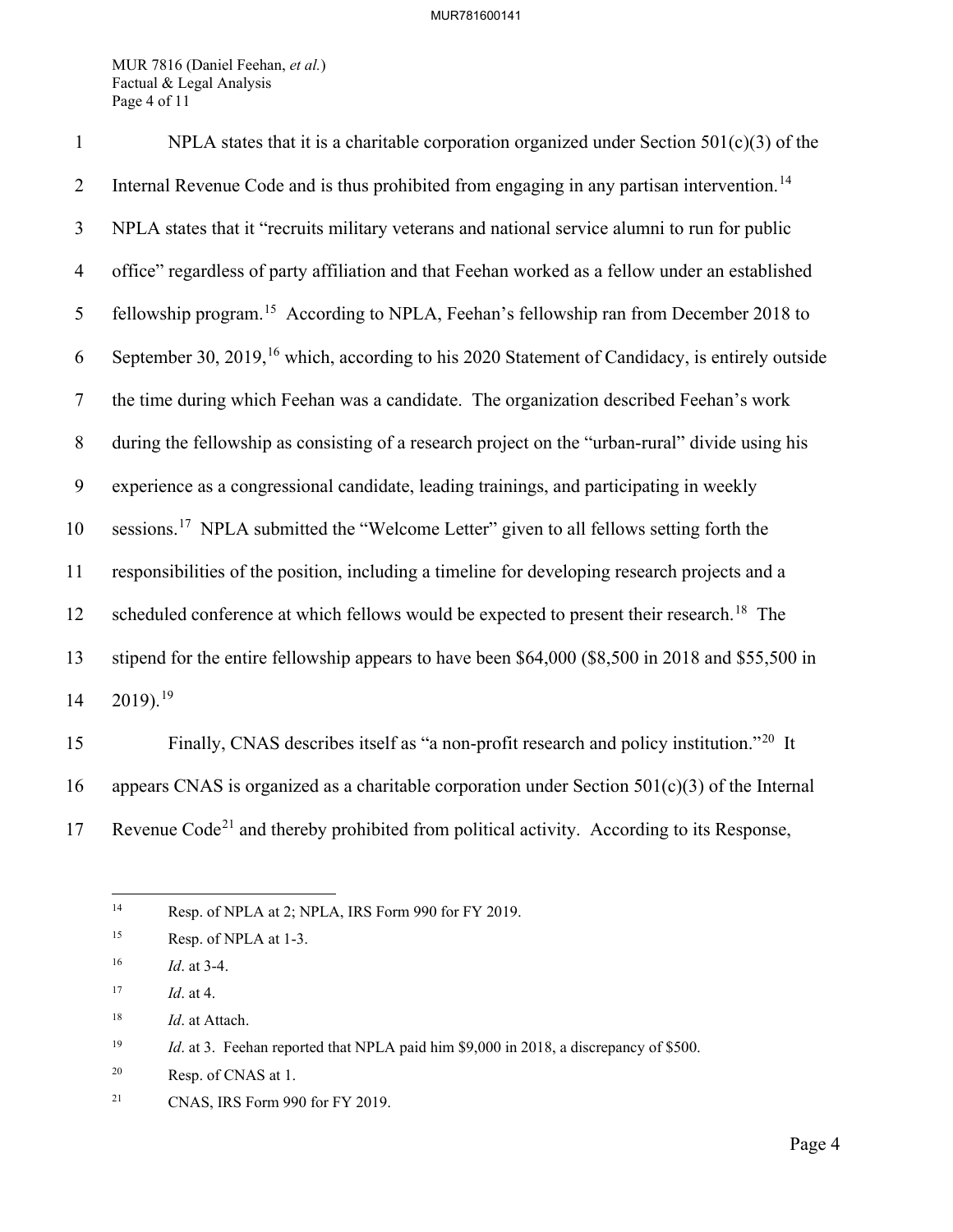MUR 7816 (Daniel Feehan, *et al.*) Factual & Legal Analysis Page 5 of 11

- 1 CNAS engaged Feehan as an adjunct senior fellow in "late 2017" based on a research and
- 2 writing proposal "that was solely in connection with his subject matter expertise relevant to the
- 3 CNAS Military, Veterans & Society program."<sup>[22](#page-5-0)</sup> CNAS states that Feehan's professional
- 4 experience included having served as Principal Deputy Assistant Secretary of Defense as well as
- 5 a number of other positions in the military, and that based on this experience, Feehan drafted a
- 6 book proposal "suitable for pursuing a publication opportunity."<sup>[23](#page-5-1)</sup> CNAS paid Feehan \$7,916 in
- 7 2017,<sup>24</sup> \$55,412 in 2018,<sup>[25](#page-5-3)</sup> and nothing in 2019.<sup>[26](#page-5-4)</sup>
- 8 In total, Feehan's amended financial disclosures show the following income from these
- 9 employers during the time period implicated by the Complaint: $27$

| <b>Employer</b>              | 2017            | 2018           | 2019            |
|------------------------------|-----------------|----------------|-----------------|
| <b>LEE</b>                   | $$50,000^{28}$$ |                | $$120,000^{29}$ |
| <b>CNAS</b>                  | $$7,916^{30}$   | $$55,412^{31}$ |                 |
| <b>NPLA</b>                  |                 | $$9,000^{32}$  | $$55,500^{33}$  |
| Subtotal                     | \$57,916        | \$64,412       | \$175,500       |
| <b>Total for Three Years</b> |                 |                | \$297,828       |

<span id="page-5-2"></span>24 Feehan Financial Disclosure (Aug. 13, 2018).

- <span id="page-5-7"></span>29 Am. Feehan Financial Disclosure (Sept. 28, 2020).
- <span id="page-5-8"></span>30 Feehan Financial Disclosure (Aug. 13, 2018).

<span id="page-5-11"></span>33 *Id*.

<span id="page-5-0"></span><sup>22</sup> Resp. of CNAS at 1-2.

<span id="page-5-1"></span><sup>23</sup> *Id*. at 2.

<span id="page-5-3"></span><sup>25</sup> *Id*.

<span id="page-5-4"></span><sup>26</sup> Am. Feehan Financial Disclosure (Sept. 28, 2020).

<span id="page-5-5"></span><sup>&</sup>lt;sup>27</sup> Feehan disclosed compensation from two additional sources under \$1,000 each and explained the work he did for those groups. *See* Feehan Resp. at Attach (Declaration of Dan Feehan). As this Office has not named those organizations as Respondents, they are not included in this chart.

<span id="page-5-6"></span><sup>28</sup> Feehan Financial Disclosure (Nov. 28, 2017).

<span id="page-5-9"></span><sup>31</sup> *Id*.

<span id="page-5-10"></span><sup>32</sup> Am. Feehan Financial Disclosure (Sept. 28, 2020).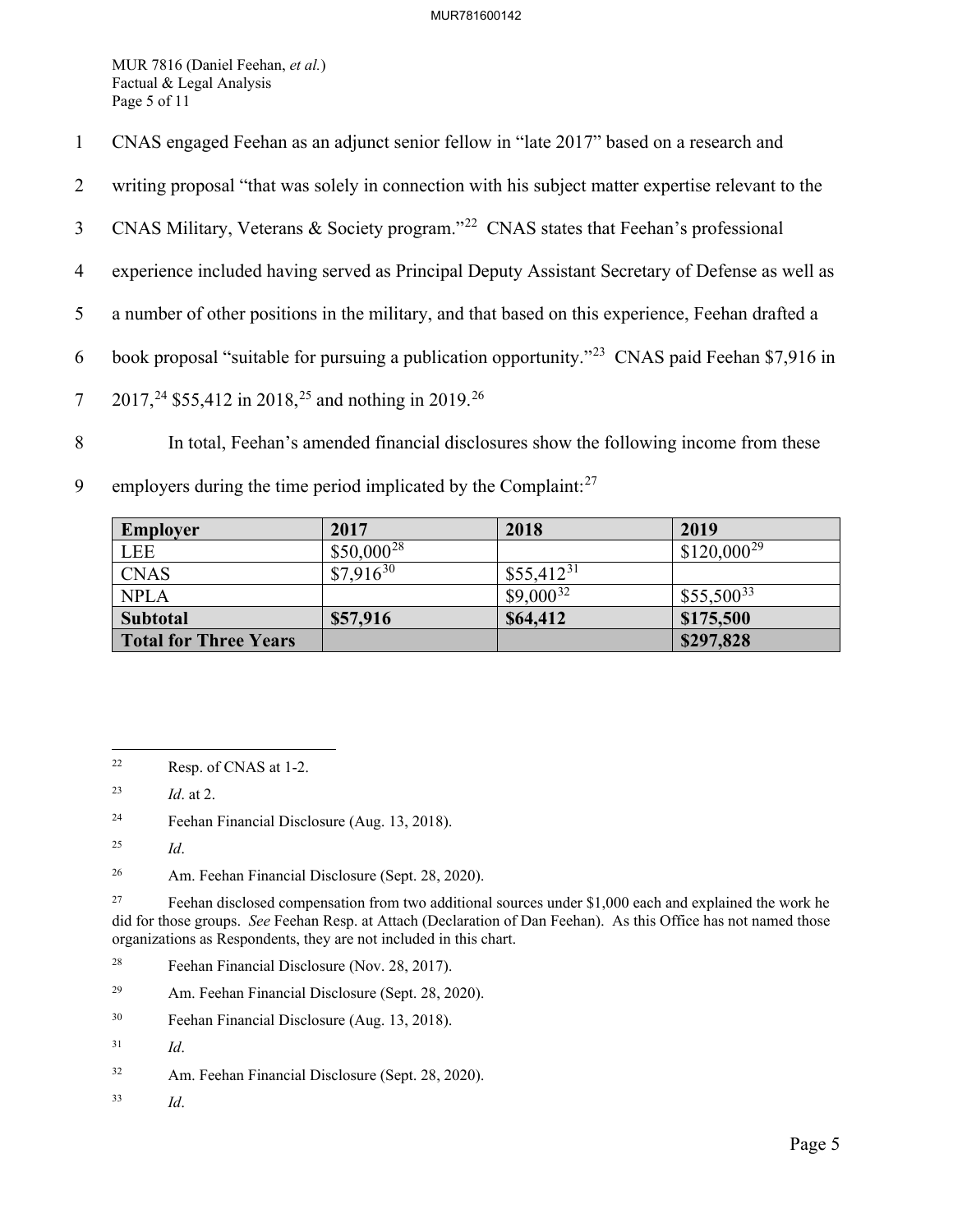MUR 7816 (Daniel Feehan, *et al.*) Factual & Legal Analysis Page 6 of 11

- 1 According to his amended filings, Feehan's income during this three-year period was just under
- 2 \$300,000 substantially less than the \$475,000 reported in the Complaint. Below is a chart
- 3 comparing material portions of the two filings.

| Employer    | <b>Original Filing</b>                        |                                              | <b>Amended Filing</b>           |                                              |
|-------------|-----------------------------------------------|----------------------------------------------|---------------------------------|----------------------------------------------|
|             | Aug. 14, 2018-<br>Dec. 31, 2018 <sup>34</sup> | Jan. 1, 2019-<br>Oct. 31, 2019 <sup>35</sup> | Aug. 14, 2018-<br>Dec. 31, 2018 | Jan. 1, 2019-<br>Dec. 31, 2019 <sup>36</sup> |
| LEE         | \$120,000                                     | \$120,000                                    | $- -$                           | \$120,000                                    |
| <b>CNAS</b> | --                                            |                                              | --                              |                                              |
| <b>NPLA</b> | \$64,000                                      | \$55,500                                     | \$9,000                         | \$55,500                                     |
| Subtotal    | \$184,000                                     | \$175,500                                    | \$9,000                         | \$175,500                                    |

4 There are two adjustments of note during this period. The first is that Feehan's original filing

5 reported that he received \$120,000 from LEE in both 2018 and 2019, while his amended filing

6 reports receiving this amount only in 2019.<sup>37</sup> This adjustment is consistent with the Responses

7 from both LEE and Feehan, which state that Feehan did not receive any compensation from LEE

8 in 2018. The second adjustment is that Feehan originally reported his 2018 salary from NPLA as

9 \$64,000, which appears to be roughly his total compensation from the entire fellowship rather

- 10 than the \$9,000 he allegedly received in 2018.<sup>[38](#page-6-4)</sup> This adjustment is likewise consistent with the
- 11 Response from NPLA.<sup>[39](#page-6-5)</sup> As a result, in the specific period highlighted by the Complaint –

<span id="page-6-0"></span><sup>&</sup>lt;sup>34</sup> The amounts in this column are reported in Feehan's 2019 Financial Disclosure as "amount preceding" year." Feehan filed a 2018 financial disclosure report on August 13, 2018, that did not report this activity. The Complaint therefore infers that these payments occurred in the four-and-a-half months between August 14, 2018 and the end of 2018.

<span id="page-6-1"></span><sup>35</sup> Feehan's original 2019 Financial Disclosure was filed on October 31, 2019.

<span id="page-6-2"></span><sup>&</sup>lt;sup>36</sup> Feehan's Amended 2019 Financial Disclosure was filed on September 28, 2020, and the Commission therefore infers that it covers the entire year 2019. It does not, however, report any new income not previously reported.

<span id="page-6-3"></span><sup>37</sup> *Compare* Compl., Attach (Feehan Financial Disclosure (Oct. 31, 2019)), *with* Am. Feehan Financial Disclosure (Sept. 28, 2020).

<span id="page-6-4"></span><sup>38</sup> *Compare* Compl., Attach (Feehan Financial Disclosure (Oct. 31, 2019)), *with* Am. Feehan Financial Disclosure (Sept. 28, 2020).

<span id="page-6-5"></span><sup>39</sup> Resp. of NPLA at 3.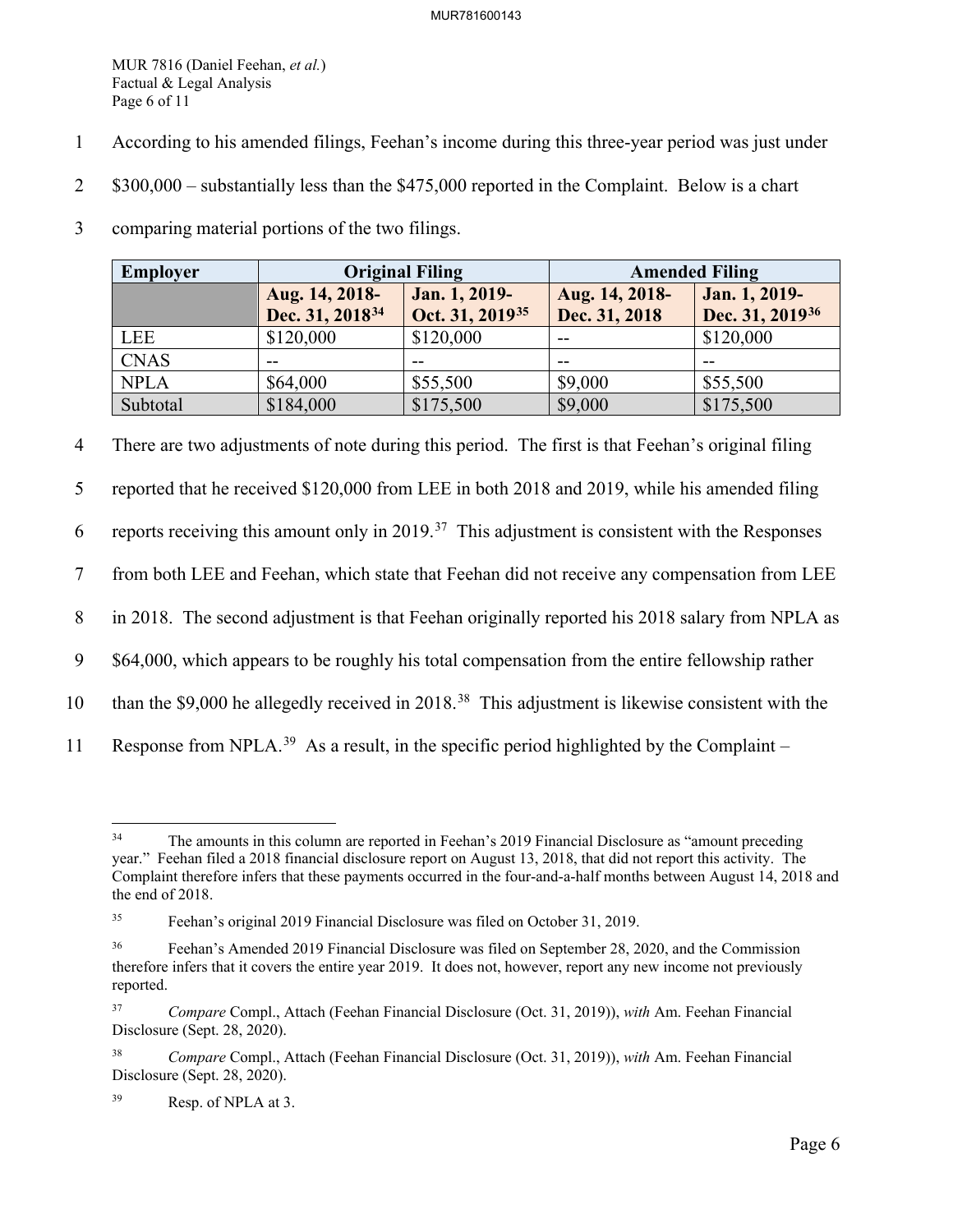MUR 7816 (Daniel Feehan, *et al.*) Factual & Legal Analysis Page 7 of 11

1 August 13, 2018, through the end of 2018 – Feehan's amended financial disclosure shows that he 2 made \$9,000 rather than \$184,000.

## 3 **III. LEGAL ANALYSIS**

4 Corporations are prohibited from making contributions to federal candidates or their 5 authorized committees, and candidates and authorized committees are prohibited from 6 knowingly receiving or accepting such contributions.<sup>[40](#page-7-0)</sup> Under Section 30118 of the Act, the 7 term "contribution" includes "any gift, loan, advance, or deposit of money or anything of value 8 made by any person for the purpose of influencing any election for Federal office," and "any 9 direct or indirect payment, distribution, loan, advance, deposit, or gift of money, or any services, 10 or anything of value . . . to any candidate, campaign committee, or political party or 11 organization," in connection with any election to any Federal office. $41$ 12 Under 11 C.F.R. § 113.1(g)(6)(iii), payments of "compensation" to a candidate "shall be 13 considered contributions" from the payor to the candidate unless: (A) The compensation results 14 from *bona fide* employment that is genuinely independent of the candidacy; (B) The 15 compensation is exclusively in consideration of services provided by the employee as part of this 16 employment; and (C) The compensation does not exceed the amount of compensation which 17 would be paid to any other similarly qualified person for the same work over the same period of 18 time.<sup>[42](#page-7-2)</sup> In numerous advisory opinions, the Commission has concluded that compensation made

<span id="page-7-0"></span><sup>40 52</sup> U.S.C. § 30118(a); 11 C.F.R. § 114.2(a), (b)(1).

<span id="page-7-1"></span><sup>41 52</sup> U.S.C. § 30118(b)(2); 11 C.F.R. § 114.2(b)(1).

<span id="page-7-2"></span><sup>42 11</sup> C.F.R.  $\S$  113.1(g)(6)(iii).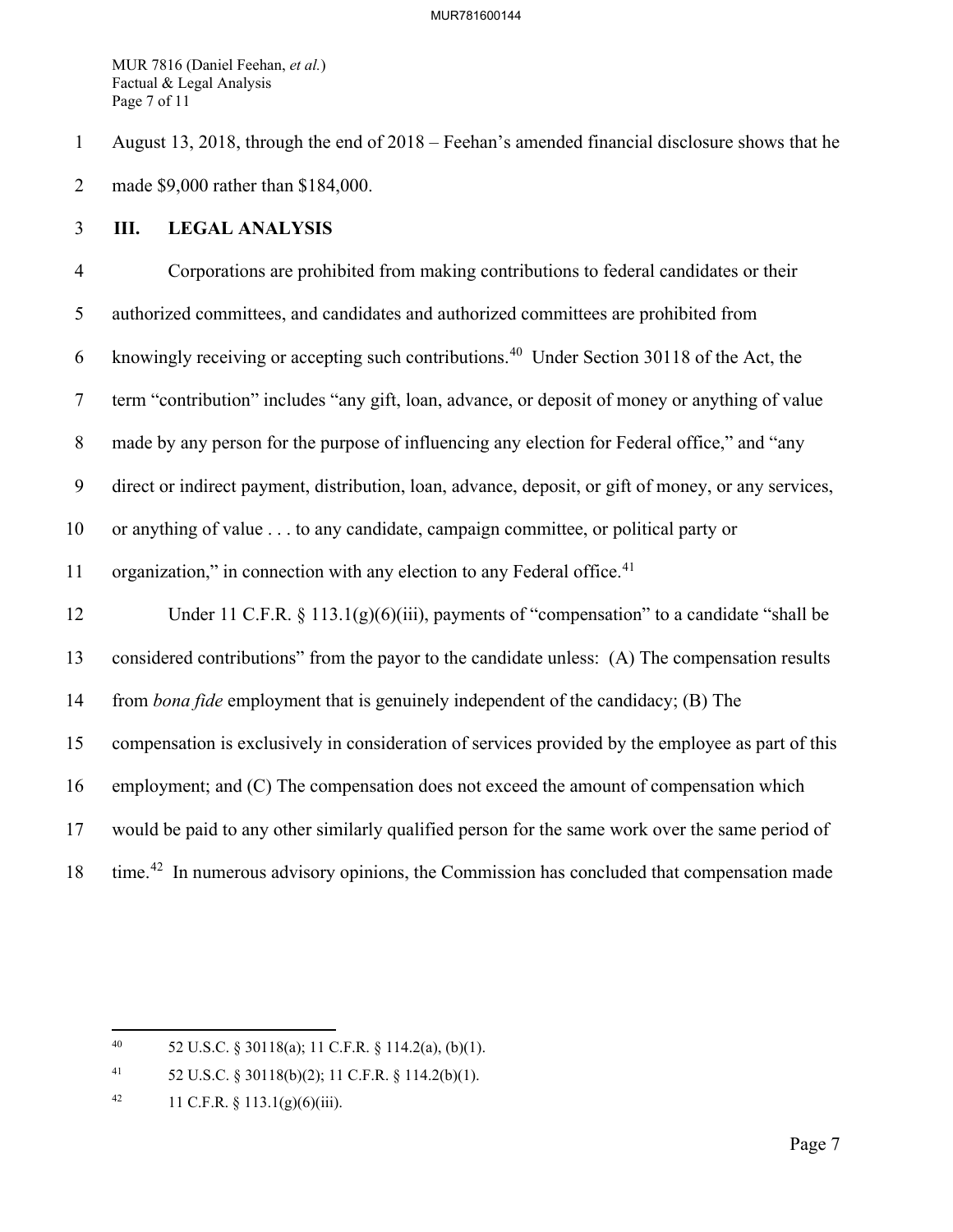MUR 7816 (Daniel Feehan, *et al.*) Factual & Legal Analysis Page 8 of 11

1 by third parties to candidates did not constitute contributions because the payments in question 2 satisfied the requirements at Section  $113.1(g)(6)(iii)$ .<sup>[43](#page-8-0)</sup>

3 Here, the available information does not indicate that Feehan's compensation should be 4 considered a prohibited corporate contribution. First, as to whether the compensation results 5 from *bona fide* employment that is genuinely independent of his candidacy, the information in 6 the record indicates that it likely was. With respect to his compensation from LEE, Feehan 7 began working for LEE approximately two months before he declared his candidacy in 2017 and 8 his work was completed in 2017, roughly a year before the election. Feehan did not work for 9 LEE at all in 2018. Accordingly, the timing of his work does not suggest that Feehan's 10 employment with LEE was dependent on his candidacy. Further, LEE argues that Feehan was 11 particularly well-qualified to work at the organization developing a leadership program for 12 veterans based on his own leadership experience in the military.<sup>[44](#page-8-1)</sup> CNAS retained Feehan after 13 he declared his candidacy but argues that Feehan was especially well suited to be a fellow in the 14 organization's "Military, Veterans & Society program" based on his experience serving in high-15 level military positions and a specific research proposal he drafted.<sup>[45](#page-8-2)</sup> Although it does not 16 appear that Feehan was a candidate at all during his employment with NPLA, the organization 17 similarly argues that Feehan was well qualified for its fellowship program, which focuses on 18 recruiting former political candidates who served in the military to "publish, speak, advocate,

<span id="page-8-0"></span><sup>43</sup> *See* Advisory Opinion 2013-03 (Bilbray-Kohn) (applying Section 113.1(g)(6)(iii) to determine whether compensation paid to candidate would be contribution); Advisory Opinion 2011-27 (New Mexico Voices for Children) (same); Advisory Opinion 2006-13 (Spivack) (same); Advisory Opinion 2004-17 (Klein) (same); Advisory Opinion 2004-08 (American Sugar Cane League) (same).

<span id="page-8-1"></span><sup>44</sup> Resp. of LEE at 4-5.

<span id="page-8-2"></span><sup>45</sup> Resp. of CNAS at 1-2.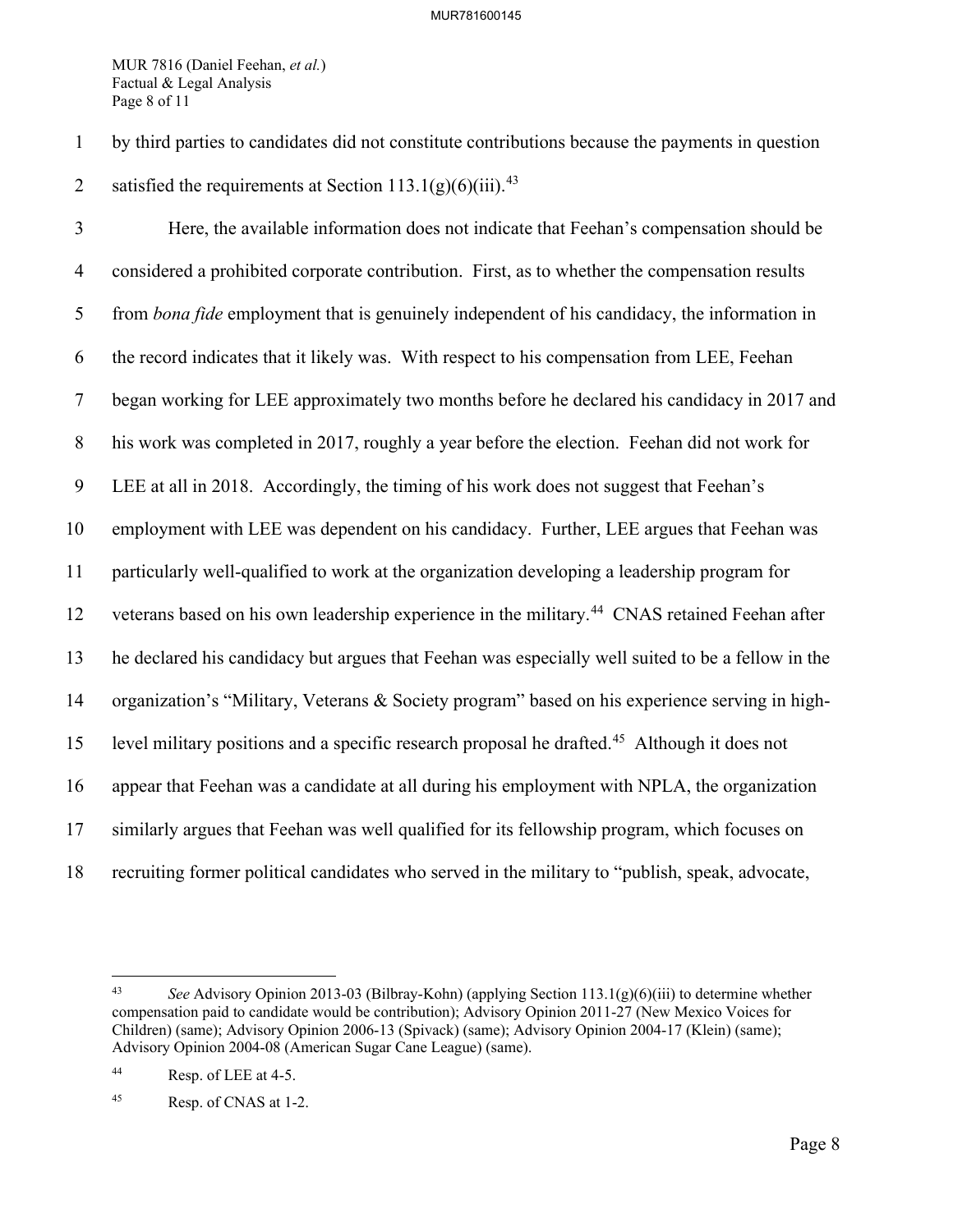MUR 7816 (Daniel Feehan, *et al.*) Factual & Legal Analysis Page 9 of 11

1 and conduct policy research . . . [and] help recruit more servant leaders to participate in the

2 political process." $46$ 

3 The Commission has previously approved similar arrangements where an apparently 4 well-qualified candidate served as a consultant. In Advisory Opinion 2013-03 (Bilbray Kohn), 5 for example, the Commission found that a candidate's consulting arrangement was *bona fide* and 6 independent, where the candidate quit her job as Executive Director of a non-profit "in 7 anticipation of her potential candidacy," and was re-hired by the same non-profit as a part-time 8 consultant. The Commission concluded that the non-profit had genuine reasons for hiring the 9 candidate as a consultant independent of her campaign, including her expertise, her experience, 10 and the difficulty of finding a replacement.<sup>[47](#page-9-1)</sup> Similarly, the record here suggests that all three 11 organizations had legitimate reasons for hiring Feehan based on his experience and expertise. 12 As to the second element, whether the compensation is exclusively in consideration of 13 services provided by the employee as part of this employment, it appears that Feehan was paid 14 only for services rendered. All three employers argue that Feehan was compensated exclusively 15 for the services he provided, and Feehan submitted a detailed affidavit attesting to his work. For 16 LEE, both the organization and Feehan maintain that he worked to implement a leadership 17 program for veterans. For NPLA, it appears he fulfilled the criteria for serving as a fellow by 18 conducting a research project geared to his expertise and participating in various calls and 19 events. And for CNAS, it appears he completed work as a fellow by performing research 20 relevant to the organization's mission. The Complaint does not make any allegation that Feehan

<span id="page-9-0"></span><sup>46</sup> Resp. of NPLA at 3.

<span id="page-9-1"></span><sup>47</sup> Advisory Opinion 2013-03 (Bilbray-Kohn) at 5; *see also* Advisory Opinion 2004-17 (Klein) (finding that a candidate's part-time consulting services for a law firm, which began during her campaign, were genuinely independent of the campaign because the candidate was paid on an hourly basis for services rendered, and not for any campaign-related reason).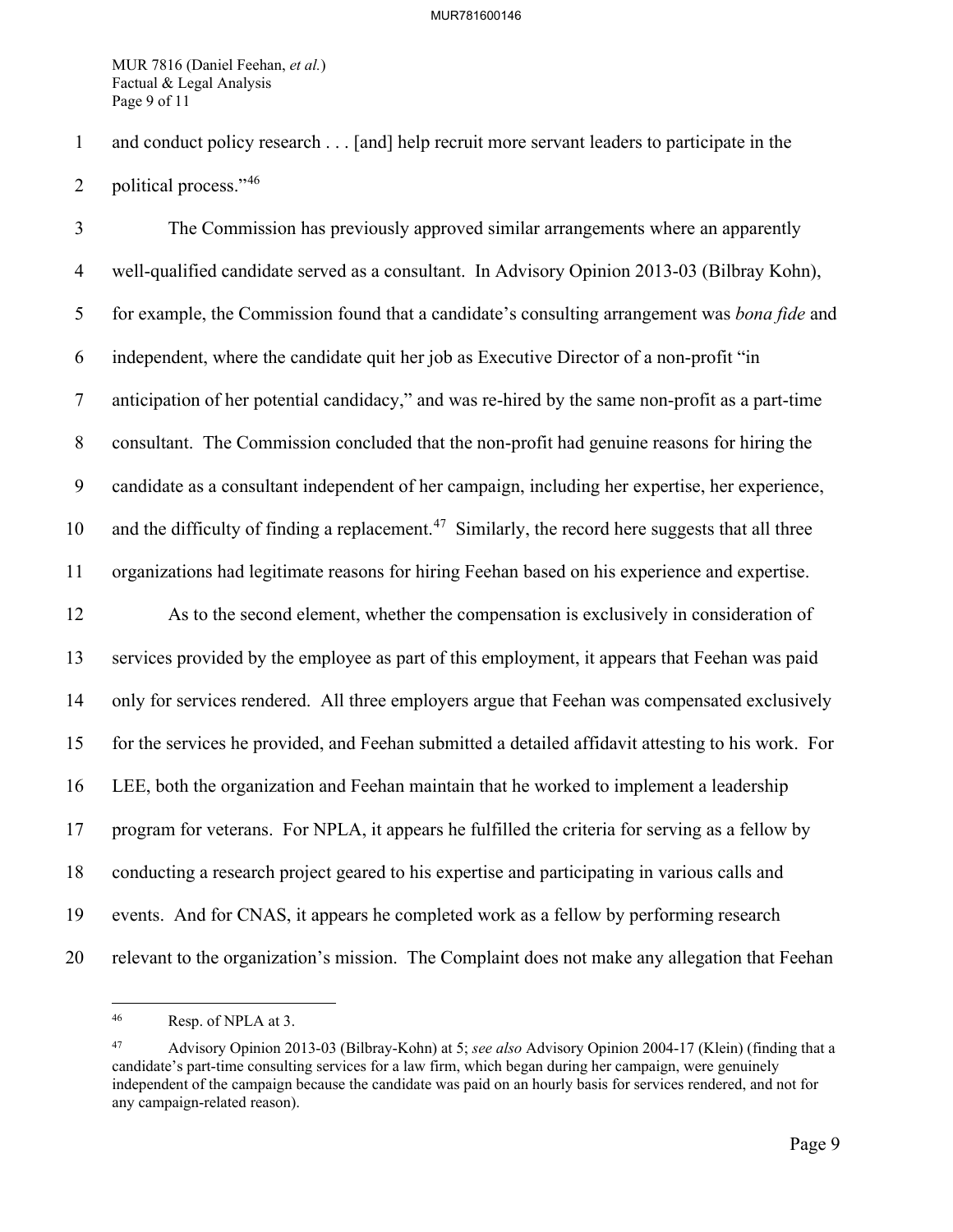MUR 7816 (Daniel Feehan, *et al.*) Factual & Legal Analysis Page 10 of 11

1 failed to provide the required services to any of these organizations, and there is no information 2 in the record to suggest that he did.

3 The allegations in the Complaint most directly implicate the third element — whether the 4 compensation paid to Feehan was excessive for his position. The Complaint's primary support 5 for its allegation is that Feehan was paid "an extraordinary \$184,000" in the four-and-a-half-6 month period between August 13, 2018, and December 31, 2018, which would mean Feehan was 7 paid \$271 per hour assuming he was working eight hours a day seven days a week in the midst 8 of a full-time campaign for Congress.<sup>[48](#page-10-0)</sup> The Complaint arrived at this figure based on Feehan's 9 original financial disclosures, as explained in the chart at the end of Section II. As noted above, 10 however, it does not appear that Feehan actually made \$184,000 during this period. Instead, 11 Feehan's amended filings indicate that he made only \$9,000 during this period. Moreover, this  $12$  \$9,000 appears to be compensation for work that began in December 2018,<sup>[49](#page-10-1)</sup> which was after the 13 election.

14 Although the Responses lack details that would have assisted the Commission in this 15 determination — such as copies of Feehan's written work products for these fellowships or other 16 records showing the value he provided to these organizations — there is not enough information 17 before the Commission to justify further action. In previous matters, the Commission has 18 generally accepted the representations of the employer that the compensation paid to a candidate 19 was not excessive for the position given the responsibilities of the employee,<sup>[50](#page-10-2)</sup> particularly in 20 cases such as this one where there is no information in the Complaint or public record to refute

<span id="page-10-0"></span><sup>48</sup> Compl. at 1.

<span id="page-10-1"></span><sup>49</sup> Resp. from NPLA at 3.

<span id="page-10-2"></span><sup>50</sup> *See, e.g.*, Advisory Opinion 2013-03 (Bilbray-Kohn) (finding salary of \$5,000 per month for 20 hours per week consulting not excessive).